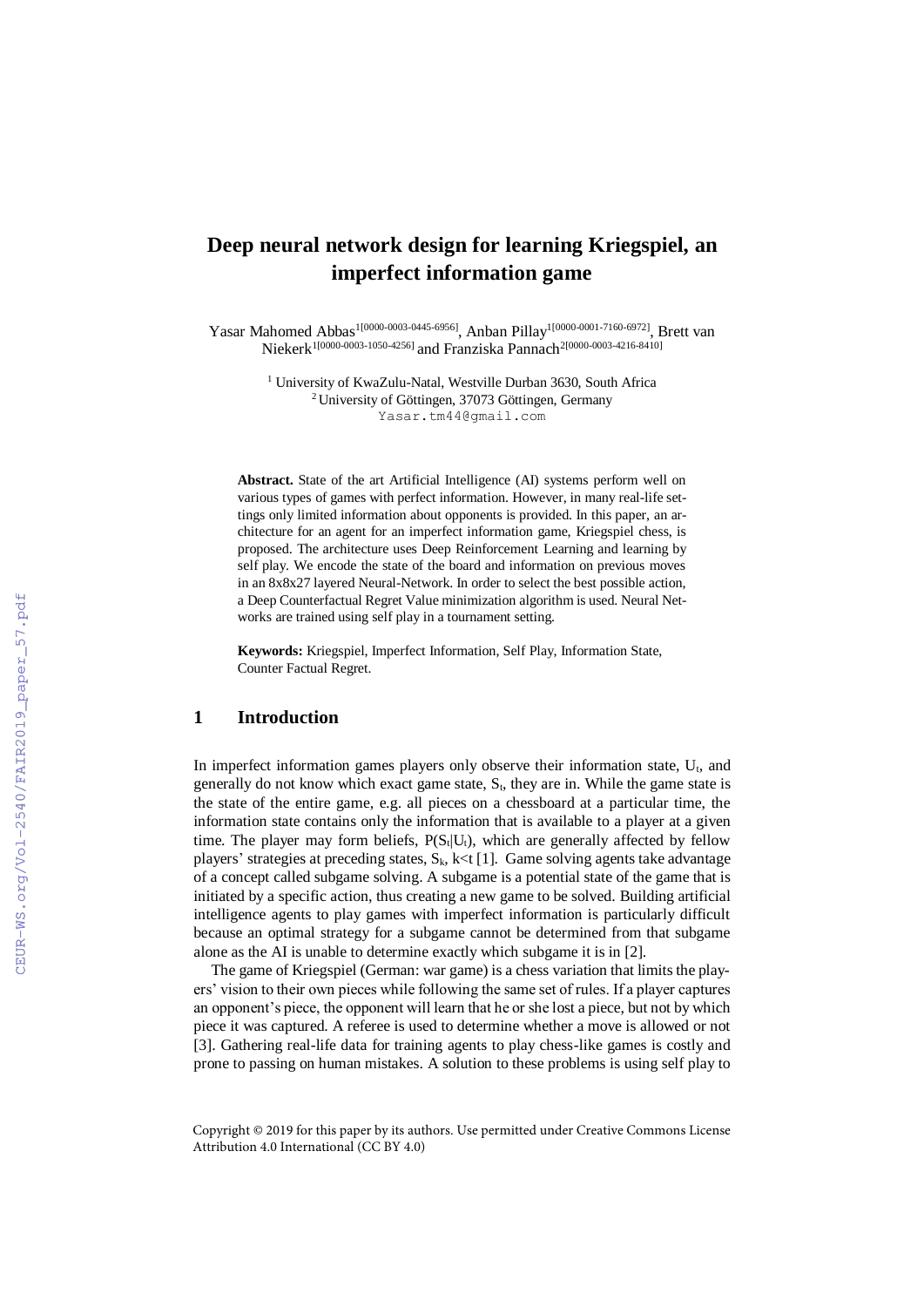gather training data by allowing the agent to play many games against itself and learning using reward and punishment. By removing the human element, the AI can achieve near perfect results as shown [4]. Libratus is an AI that can compete against professional poker players which combines game abstraction and the Counter Factual Regret (CFR) Algorithm. [5]

Developing agents that play games with imperfect information is particularly challenging as the state of the game and effect of moves cannot be predicted. This project will seek to develop artificial intelligence techniques to train agents to play such games.

## **2 Design**

Within the Kriegspiel environment the observation state is the source of information from which the agent will determine how to interact with the board. The observation uses an 8x8x27 stack with each 8x8 layer representing positions on the game board. The first 8 layers shows the agents current information such as pieces on their respective positions. The next 20 layers are used to show previous actions played. The output layer of the Neural Network will yield a list of Counterfactual Regret Values associated with all possible moves in a given game state.

A Deep CFR algorithm will be used to perform action selection. CFR performs two main actions. First, it defines a new notion of state-action value, the counterfactual value. Then it performs a decomposed regret minimization procedure (based on these Counterfactual values) at every information state that works together to minimize an average regret, the total regret is stored in a table and the policy is constantly updated [5]. Deep Counterfactual Regret minimization uses a deep Neural Network to store the total regret, replacing the table used in the traditional CFR algorithm. This will produce the total average regret at the given state of the game. This value is passed into the CFR algorithm to produce an action, the action is played out and a new observation is read. This process is repeated until a terminal state is reached providing the players with an appropriate reward and terminating the game. Training data will be collected using Self Play on the best network in numerous iterations. After each action of each game, the observation state, action played and winner will be stored and used for retraining.

#### **3 Conclusion**

The idea behind creating game playing agents is to test the effectiveness of certain techniques in simulate environments. Since games like chess include a lot of strategic decisions, gathering training data from human players is challenging and costly. In many real-world situations there is imperfect information. Important strategic decisions need to be made without having full real-life knowledge. Regret algorithms have been used to deal with this problem. The large search space of Kriegspiel have made the standard tabular version of Counterfactual Regret minimizations impractical. This is dealt with by using a deep neural network with the architecture inspired by AlphaZero. In this project, we aim to solve Kriegspiel chess by using the OpenSpiel framework [6] to build a deep reinforcement learning architecture.